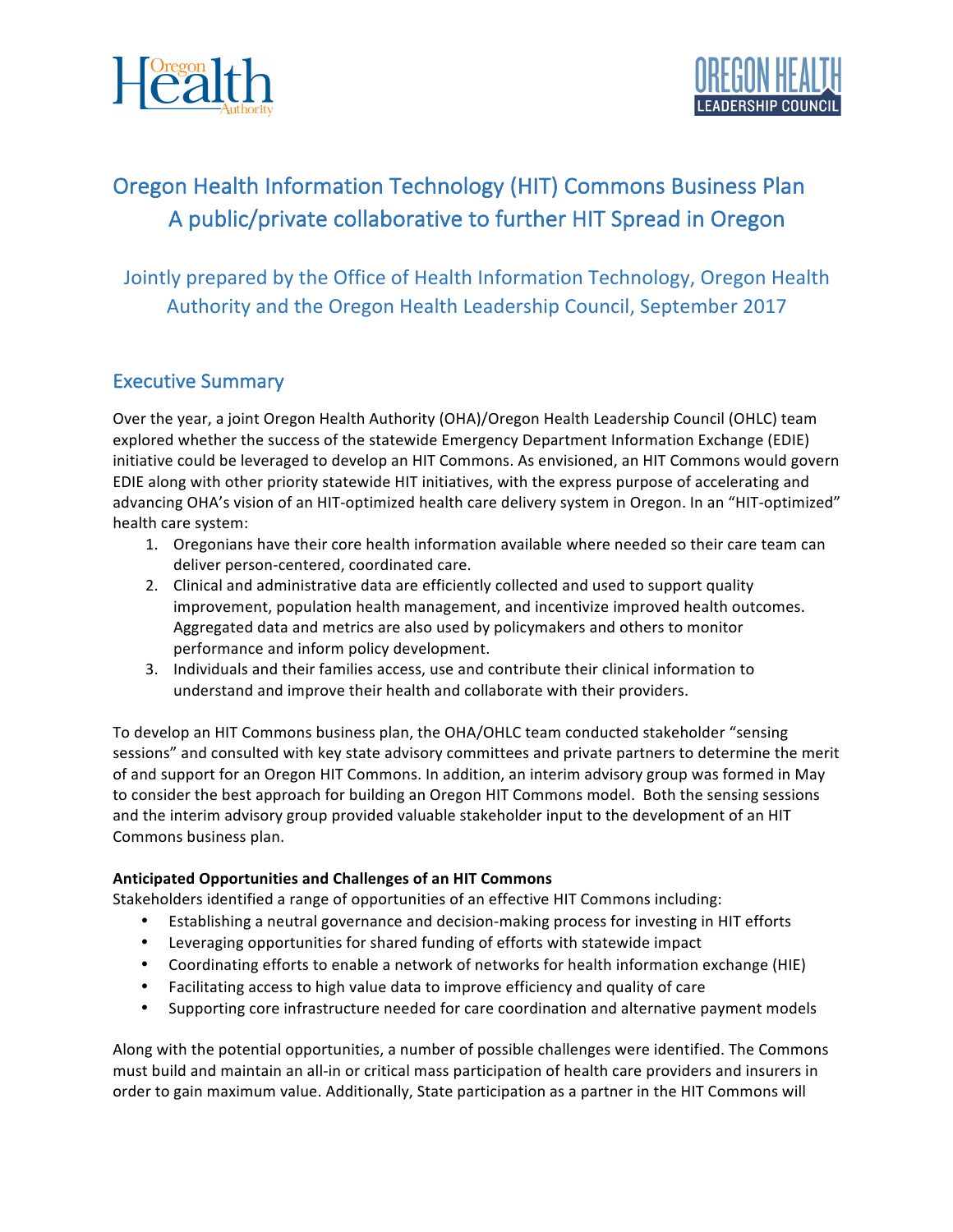come with specific requirements related to funding, procurement, and data usage which must be considered as part of the HIT Commons decision-making process.

The Oregon Health Authority plays a significant role in supporting statewide HIT efforts including as a cosponsor for EDIE and will continue to do so as a co-sponsor for the HIT Commons. Oregon legislators envisioned a role for OHA to participate in partnerships related to HIT, and OHA has the statutory authority to participate formally. OHA will be a voting member of the HIT Commons, bringing a statewide perspective, significant federal and state matching funding for qualifying initiatives, and continuing to staff the HIT Oversight Council (HITOC) to set strategic and policy priorities for Oregon.

#### **HIT Commons Guiding Principles**

- Work for common or public good
- "Raise all Boats" Establish Minimums (vs maximums)
- Inclusive Work to ensure "all-in" or critical mass
- Rules of the Road for data sharing set guard rails to promote trust
- Democratize the data  $-$  exchange common data within guard rails
- Spread HIT successes
- Transparency create clarity around how and why decisions are made
- Identify and communicate value

# **HIT Commons Potential Responsibilities**

The roles and responsibilities of the HIT Commons will vary depending on the specific initiatives it is supporting. Above all, the HIT Commons would provide a "prioritization competency", focusing energy and resources on initiatives that are broadly valued and needed.

- Advisory Resource
	- Identify, recommend, and communicate the "rules of the road" for HIT standards, privacy, security, exchange
	- Create guidelines for engagement in shared services
	- Advise on new state rules
	- Provide central advisory guidance to evolving technology
- Administrative and Operations Functions
	- Convene, coordinate, communicate, and oversee HIT programs involving stakeholders statewide, multiple programs, funding sources, and contracting relationships (e.g., EDIE)
- Technical Infrastructure
	- Support the advancement of statewide HIT ecosystem leveraging and strengthening technical investments and encouraging connections with statewide exchange standards
	- Do not build, maintain, or implement any new technical services, but rather coordinate funding to support expansion of current technical infrastructure (e.g., current HIEs)

# **HIT Commons Governance Model and Management Approach**

The interim advisory group evaluated a range of governance models from a formal  $501(c)(3)$  with hired staff to the status quo. They first agreed to the following management structure principles:

- Stay lean
- Stay focused
- Flexible yet sustainable